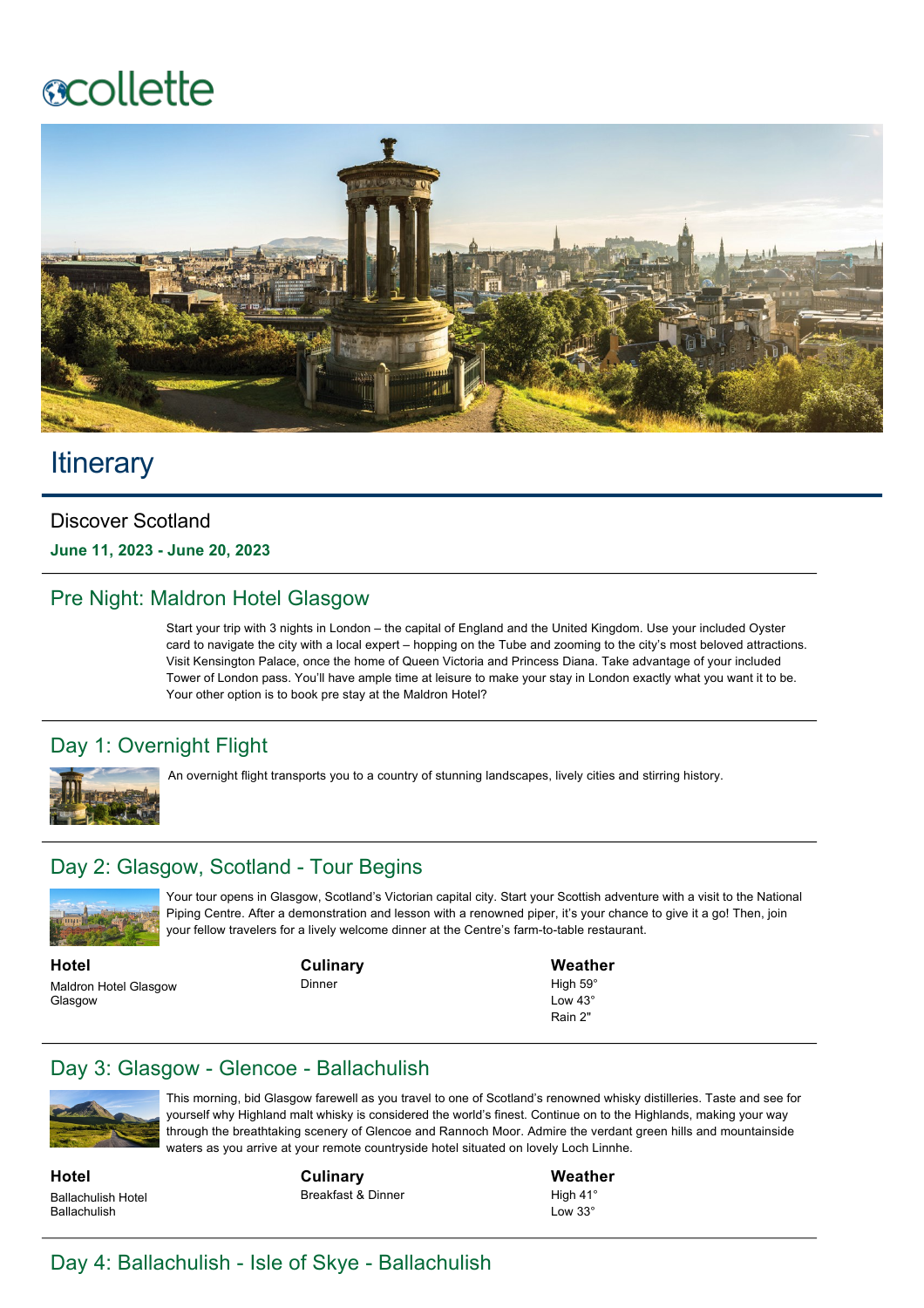

Take a stunning drive along the "Road to the Isles" and over the Skye Bridge to the legendary Isle of Skye, also known in poetry and song as Eilean a' Cheò (The Misty Isle). Enjoy dramatic views of the Sound of Sleat. Then, visit Armadale Castle & Gardens\* and the Museum of the Isles to learn about island life and the history of Skye. Conclude your visit with views of the isle from yet another vantage point during a ferry crossing back to the mainland. Returning to Ballachulish along the same road, see Glenfinnan where Bonnie Prince Charlie rallied the clansmen for battle during the 1745 Jacobite Rebellion.

**Hotel** Ballachulish Hotel Ballachulish

**Culinary**

Breakfast & Dinner

**Weather** High 41° Low 33°

#### Day 5: Ballachulish - Loch Ness - Thurso



Today, enjoy stunning and unspoiled landscapes as you journey further into the Highlands. Travel through the Great Glen, famous for its many lochs (lakes). Visit the striking ruins of Urquhart Castle before enjoying a cruise on Loch Ness, one of Britain's most scenic bodies of water. Keep your eyes open — you never know when Nessie will appear! Travel off the beaten path to Thurso, one of Scotland's most remote towns on the North Coast. Embrace the rustic environment of the Scottish Highlands as you settle in for your 2-night stay.

**Hotel** Castletown Hotel **Thurso** 

**Culinary** Breakfast

**Weather** High 53° Low  $42^\circ$ Rain 1"

#### Day 6: Thurso - Orkney Islands - Thurso



Grab your windbreaker – it's time for an adventure on the Orkney Islands.\*\* Ferry to this former Viking stronghold off the northernmost coast of Scotland, where artists admire the everchanging clouds rolling across the sky like a timelapse at double speed. On the crossing, feel the wind in your hair as you view the abundant bird life and, if you are lucky, porpoises and seals. A local quide introduces this ethereal place that few visitors to Scotland get to experience. Visit Skara Brae and discover the remains of a Neolithic village built at the same time as the Great Pyramids in Egypt. Continue on toward the prehistoric Ring of Brodgar, reported to be older than Stonehenge. Make your way through the town of Viking Kirkwall before returning to the mainland.

**Hotel** Castletown Hotel **Thurso** 

**Culinary** Breakfast & Dinner **Weather** High 53° Low 42° Rain 1"

#### Day 7: Thurso - Inverness



As you make your way back from the northern coast, visit Culloden Battlefield. On this spot in April 1746, a half-hour battle changed the course of Scotland's history. You'll also stop at the majestic Dunrobin Castle\*\*\* which dates back to the 1300s. Take in the breathtaking views as you drive along the windswept cliffs of Scotland's east coast. Enjoy an overnight stay in Inverness, capital of the Highlands.

**Hotel** River Ness Hotel Inverness

**Culinary** Breakfast & Dinner **Weather** High 56°  $L$ ow 44 $\degree$ Rain 1"

#### Day 8: Inverness - Pitlochry - St. Andrews - Edinburgh



Begin your day with a visit to a family-run farm set in the heart of the Highlands. See sheepdogs at work while surrounded by the mountain wilderness of Cairngorms National Park. Continue on to the vibrant Victorian town of Pitlochry for some time at leisure before traveling to St. Andrews, the beautiful town in the Kingdom of Fife that gave the world the game of golf. See the Royal and Ancient Clubhouse and the famous Old Course. End your day in Scotland's capital city of Edinburgh.

**Hotel** Radisson Blu Edinburgh Edinburgh

**Culinary** Breakfast

**Weather** High 57° Low 43° Rain 2"

## Day 9: Edinburgh



Today it's your choice! Choose to get acquainted with this regal capital on a locally guided panoramic city tour, exploring both the Old and New towns before visiting the Palace at Holyroodhouse,\*\*\*\* the Queen's official residence in Edinburgh and former home of Mary Queen of Scots -OR- for a different perspective you may join a local expert and explore the Old Town and Royal Mile on foot; descend into the city's vast underground vaults and uncover a world unchanged since the 18th century. Both choices include a visit to Edinburgh Castle, home of the Scottish Crown Jewels. This evening, give traditional Scottish ingredients a modern twist. Enjoy a lively and interactive cooking experience at one of Scotland's premier culinary institutions. With a "wee dram" in hand, toast the end of a